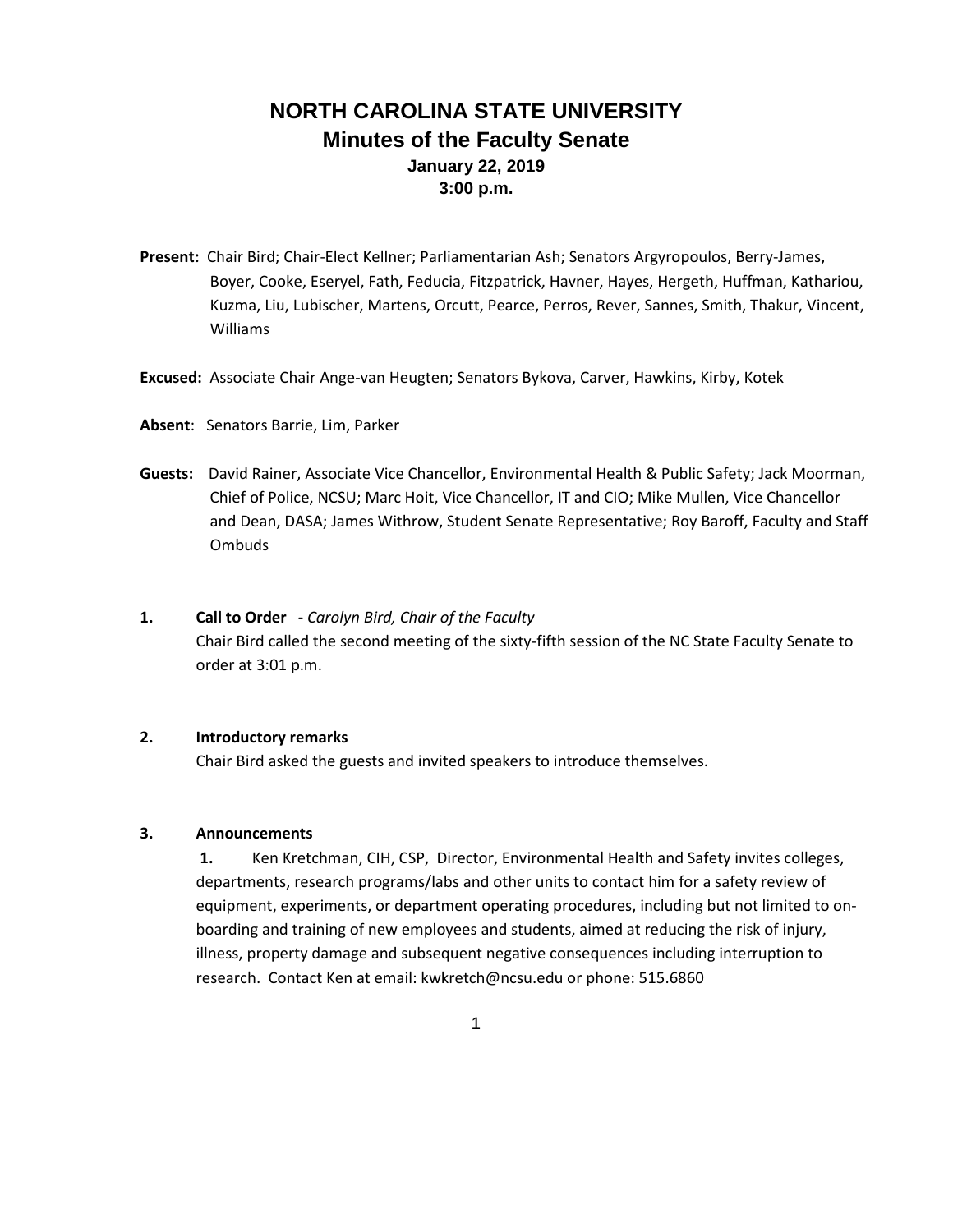**2.** "Embrace Diversity" Diversity Day event on February 18, 2019 at UNC Charlotte will feature a keynote presentation titled "Judging or Joining: Conscious Actions for Inclusion." Mark Puente, of the Association of Research Libraries, is the keynote speaker. Free registration required by February 15, 2019. Visit: https://sites.google.com/uncc.edu/diversity-day-2019

### **4. Approval of the Minutes, Regular Meeting**

Chair Bird called for a motion to approve the minutes for the first meeting of the 65th session of the NC State Faculty Senate. A motion and second were made and the minutes were unanimously approved, with noted grammatical corrections.

#### **5. Provost's Remarks -** *Warwick Arden, Executive Vice Chancellor and Provost*

Provost Arden brought the following announcements from his office:

The University Standing Committee survey is open through February  $4<sup>th</sup>$ . An announcement will be sent out via email and will also be in the Provost's newsletter. He encouraged everyone to participate in the survey and to encourage colleagues as well.

He stated that there are plenty of places on these Committees for everyone who is interested.

There are informational sessions on the RPT process available on: Wed. 2/20, from 3:30 p.m. – 5:00 p.m. Park Shops

Fri.  $3/1$ , from 10:30 a.m.  $-$  12:00 p.m. Engineering Building I – Room 1007 Centennial Campus

In reference to the RPT process, Provost Arden stated, "As you know, we have hired a lot of faculty over the last few years, which means there are a lot of people going through the RPT process. There are 185 dossiers in the process this year, which is a lot. That includes 69 faculty members seeking re-appointment, 38 promotions from assistant to associate with tenure, 8 conferrals of tenure for non-tenured assistant professors, 46 promotions to full professor, and 24 promotions in the non-tenure track rank." He added that this will be a busy year but he is optimistic that we will have some very positive outcomes, given that we have recruited a lot of extraordinary individuals over the past several years.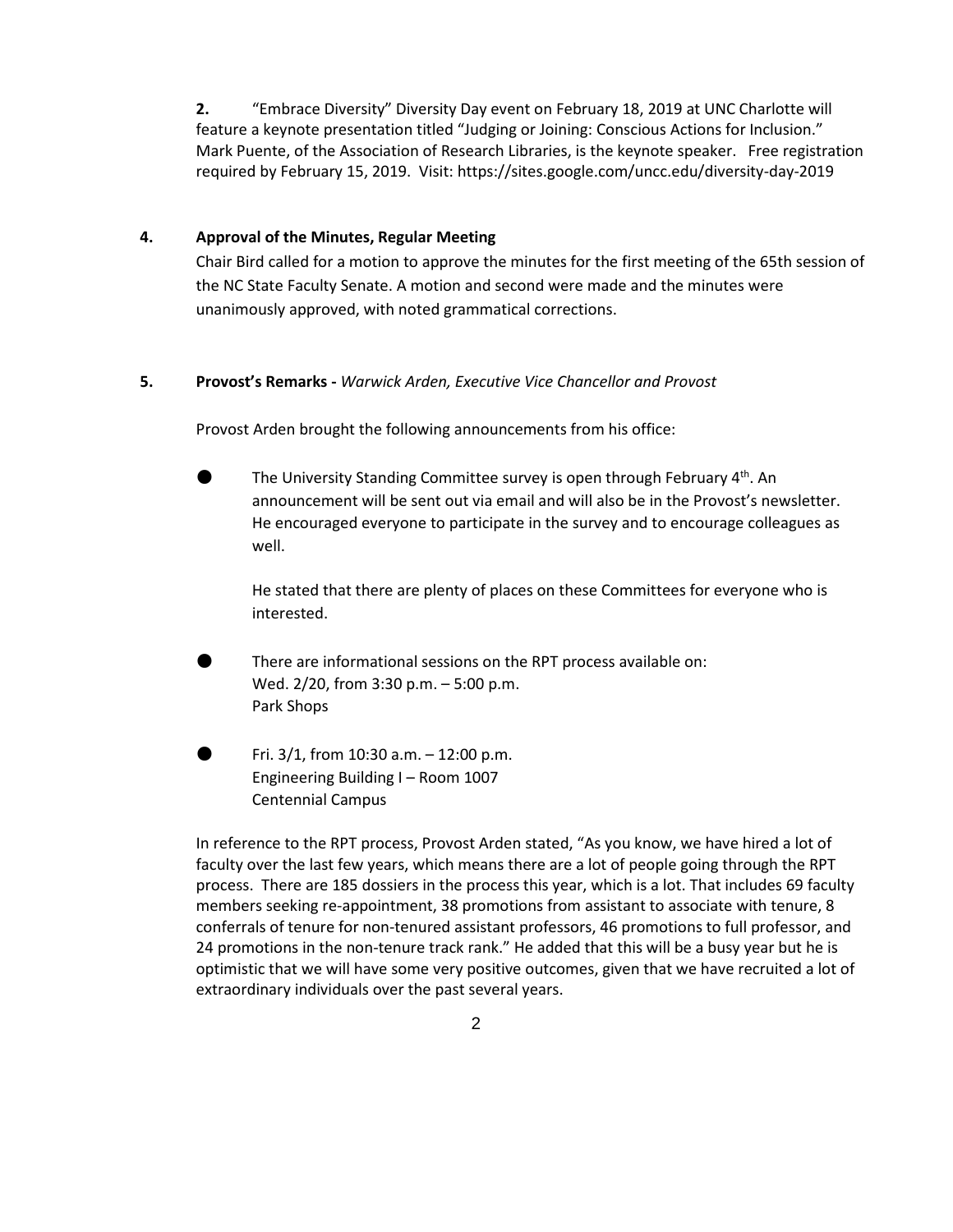In reference to Dean searches, Provost Arden gave the charge to the Poole College of Management Dean search committee earlier in the day and that search committee is Chaired by Dean David Hinks. He added that the Vice Provost for Continuing Education search will be kicked off soon as well, with Leslie Boney Chairing this search.

In regard to the Federal Government partial shutdown, Provost Arden stated, "At the moment, we are not seeing a lot of on-campus consequences." He stated that the grants and contracts folks were smart enough to draw a month in advance so we did that for December and we are being funded as normal throughout January. "It really won't be until the end of February if this were to drag on, that we would start to see some significant impacts." He added that even if this partial shutdown were to go on past the end of February, we have the internal resources to continue to fund operations through the end of the semester and we would then be reimbursed by the Federal Government.

Provost Arden reported that there will be a Board of Governors meeting later in the week. He explained that in terms of the formal agenda, budget and finance will be discussed. He added that the new budget that he saw reflects the fact that we have a new President in office. It is a markedly different budget. He added that there are no huge surprises in the budget for us. "Funding is also provided for enrollment based on actuals and not projections, which means there will be a gap in enrollment funding in the next fiscal year."

Provost Arden added, "What is being proposed, even in this current budget, to make up for that, is funding for summers." He explained that is funding just for undergraduate students on campus in the summer. He stated that this will benefit us in the long-run, particularly if they include graduate students in a summer funding formula. "So it could be good."

Provost Arden reported that there will also be another preliminary look at tuition and fees, but this topic will not be voted on until the March meeting so significant discussion is not expected. He explained that NC State is in a pretty good place. "We are 0% for in-state undergraduates, a low increase for the other categories, and we do not have much in the way of premiums going forward; zero on fees. So I do not think we are going to be on the target at all for tuition and fees." He spoke to the Senate regarding additional topics that are on the agenda for the Board of Governors meeting later in the week, which included a couple of program eliminations. "Often our eliminations are just when we consolidate a degree. For example, we have three degrees in STEM education." "The College of Education is consolidating those into one degree, STEM Education. To do that, they have to change the name of one of those degrees, from Science Education to STEM Education, and eliminate the other two."

Provost Arden also reported that we are not actually eliminating the undergraduate degree in Biomedical Engineering, which you may have seen. "You will remember that we have longstanding had an accredited undergraduate Biomedical Engineering degree but we have now developed one together with Chapel Hill. We waited until the new combined degree with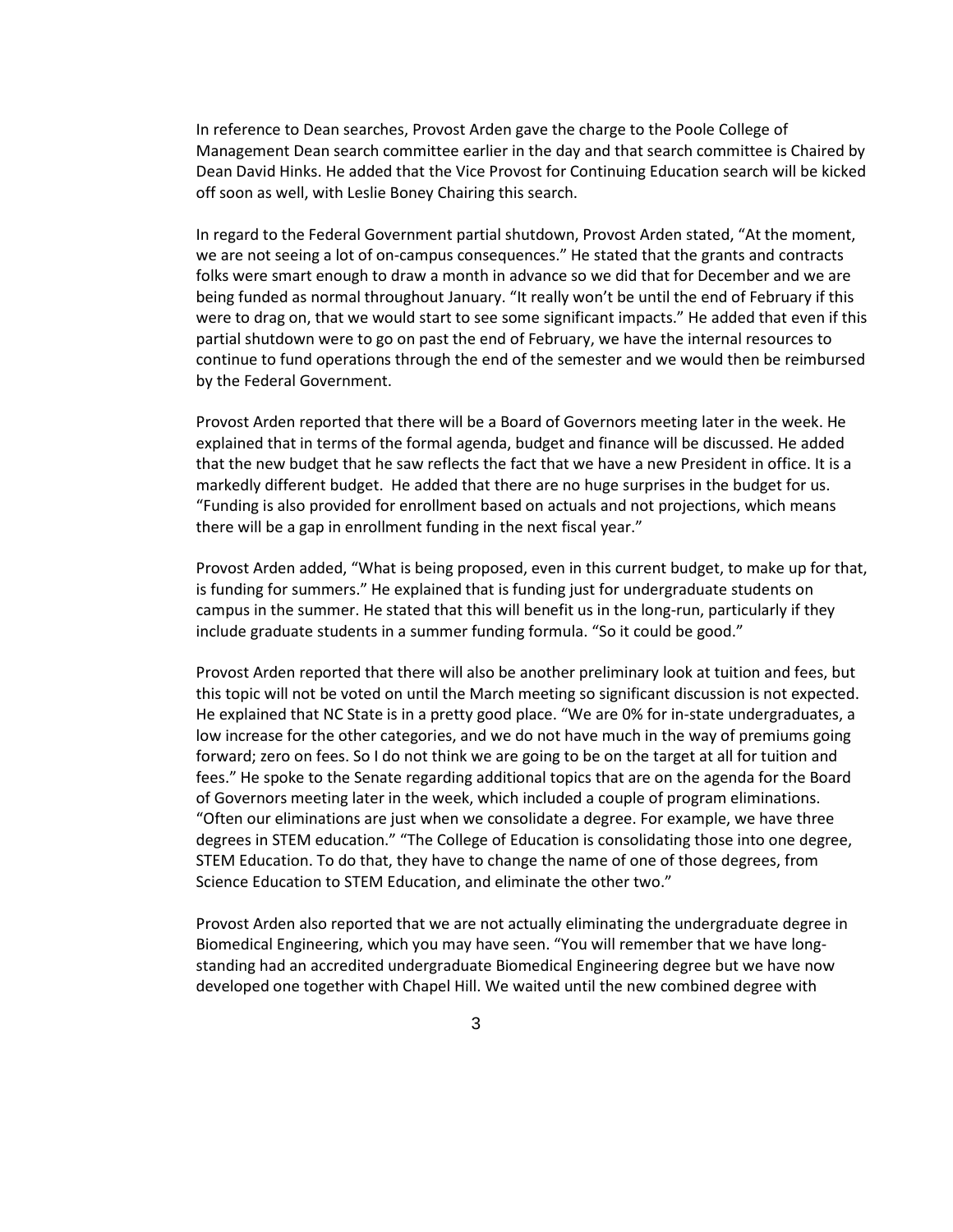Chapel Hill was up and running and accredited, and now the time is here to abolish the old stand-alone NC State degree. We will have one combined degree with Chapel Hill."

This information can be viewed at the following link:

[https://www.northcarolina.edu/apps/bog/index.php?mode=browse\\_premeeting&mid=7070&c](https://www.northcarolina.edu/apps/bog/index.php?mode=browse_premeeting&mid=7070&code=bog) [ode=bog](https://www.northcarolina.edu/apps/bog/index.php?mode=browse_premeeting&mid=7070&code=bog)

#### **Questions**

*Senator Hayes:* Regarding the joint program with UNC Chapel Hill, whose University goes on the degree?

Provost Arden responded, both. It is truly a joint degree, not a dual degree. He explained that the way it started out was that we had joint graduate degrees but only an NC State-accredited undergraduate degree. He added that we are now moving with a joint accredited undergraduate degree. "You will literally get one diploma with two seals on it."

*Chair-Elect Kellner:* I noticed that in the Committee on Budget and Finance presentation, there was a slide in their PowerPoint about a \$30 student fee for campus security. It says on the slide that it is a \$5 rebate from System that comes to the institution for policing and so forth. I am just wondering what you know about that campus security fee.

Provost Arden responded that this fee goes back about four years.

AVC Rainer added that the campus security fee was implemented by what was then General Administration, and it was supposed to supplement dollars that we received on campus for security-related items. "So Mike and I actually partnered and tried to figure out how to allocate that fee across our campus."

*Chair-Elect Kellner*: Is it an across-system fee?

AVC Rainer responded that every student in the system pays this fee. Five dollars goes to Central Administration, but on our campus, we use it to hire security guards and environmental safety and police. Mike used it to hire psychologists and counselors.

*Chair-Elect Kellner* commented that is a fairly small percentage of the fee.

AVC Rainer responded that the other problem with the fee is that they do not increase it. "So now we have people on salary who now we are subsidizing. So the fee, in theory, was a good idea and it helped us a lot, but it's going to constrain us in the future." He added that they tried to make strategic hiring decisions using the fee and it had good intentions.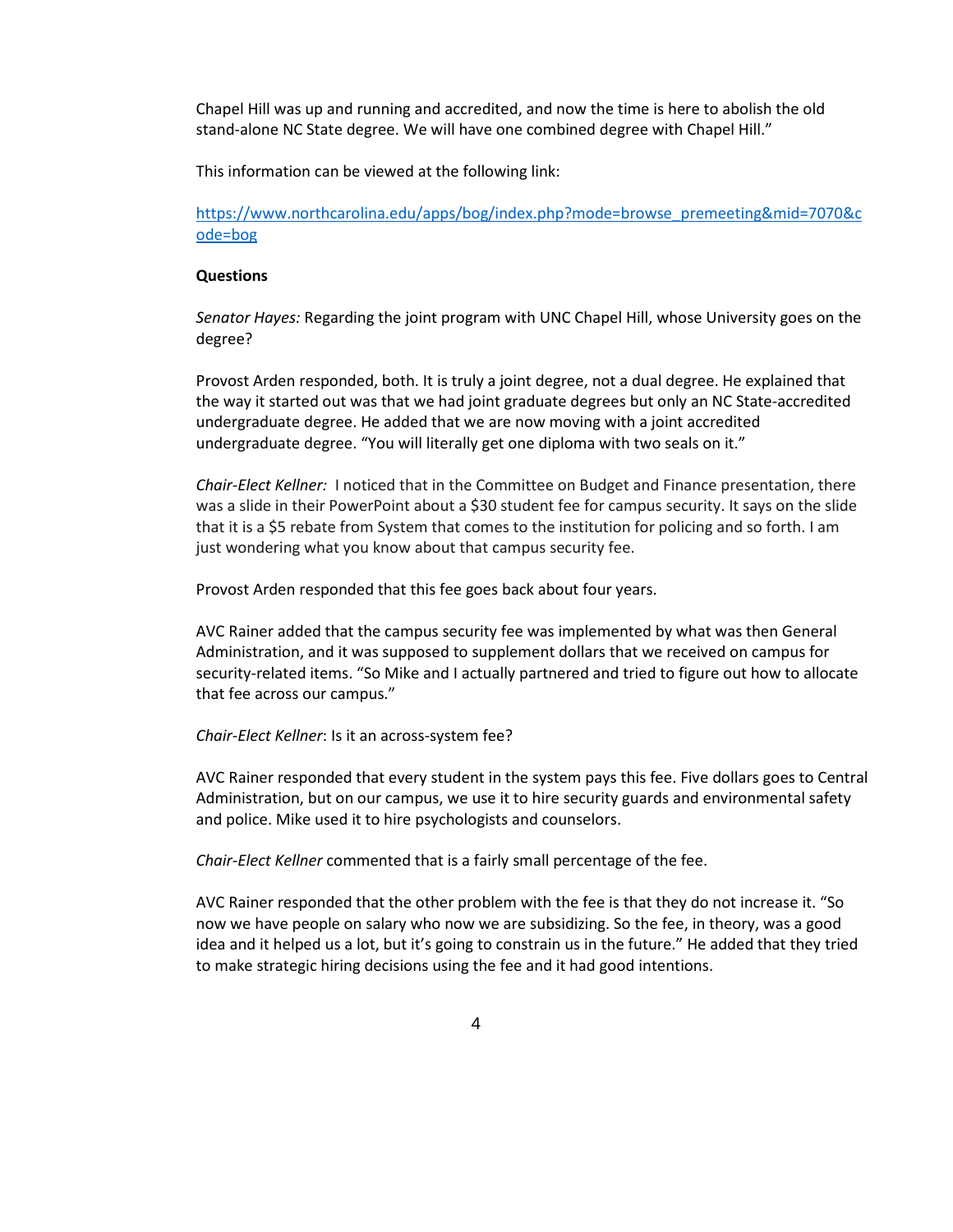Provost Arden added that overall, it had positive impacts but it probably wasn't enough money to do everything we wanted to do with it.

Chief Moorman added that the other part of it was that General Administration was very specific in how we could and how we could not use it. "So it didn't come with 'this is your money for you to do with as you see fit,' but it specifically said it would be for hiring Clery compliance officers for the BAT Team or a case manager and things of that nature. You could only use it for very narrowly-defined purposes.

### **6. Campus Physical Security**

*Dave Rainer, Associate Vice Chancellor, Environmental Health & Public Safety Dr. Jack Moorman, Chief of Police, University Police Department*

This discussion will introduce a matrix of activities, organizations, and efforts to advance a comprehensive approach to campus safety. NC State's Clery Act information was discussed.

AVC Rainer provided a broad overview of Campus Safety, including topics related to strategic security planning, University police, violence prevention and threat management, emergency management and continuity, and wolf alert messaging.

Please see the presentation here:

<https://facultysenate.ncsu.edu/files/2019/01/Rainer-Faculty-Senate-Presentation-Jan.-2019.pdf>

#### **Questions/ Discussion**

*Senator Huffman*: So that is 55,000 calls for service per year?

AVC Rainer responded that this number is last year's total, for a 12-month period.

*Chair-Elect Kellner:* With regard to certain kinds of emergencies-- for example, an explosion in a steam tunnel or a massive power outage on campus -- you would be involved, as would be facilities and a bigger campus group there.

AVC Rainer responded yes, and in that particular instance and the most recent one, we did send out a campus communication. "Campus communication is only as good as the information, and sometimes we do not have a lot of information. The most recent emergency was the one that occurred right after the holiday. When this occurred, we sent out a message. The message we had received was it was going to be three or four hours before power is restored, so as soon as we hit the button, the power comes on but we do not know where the power came back on. In that case, we split up and called Deans' offices and had to ask their power status. We were able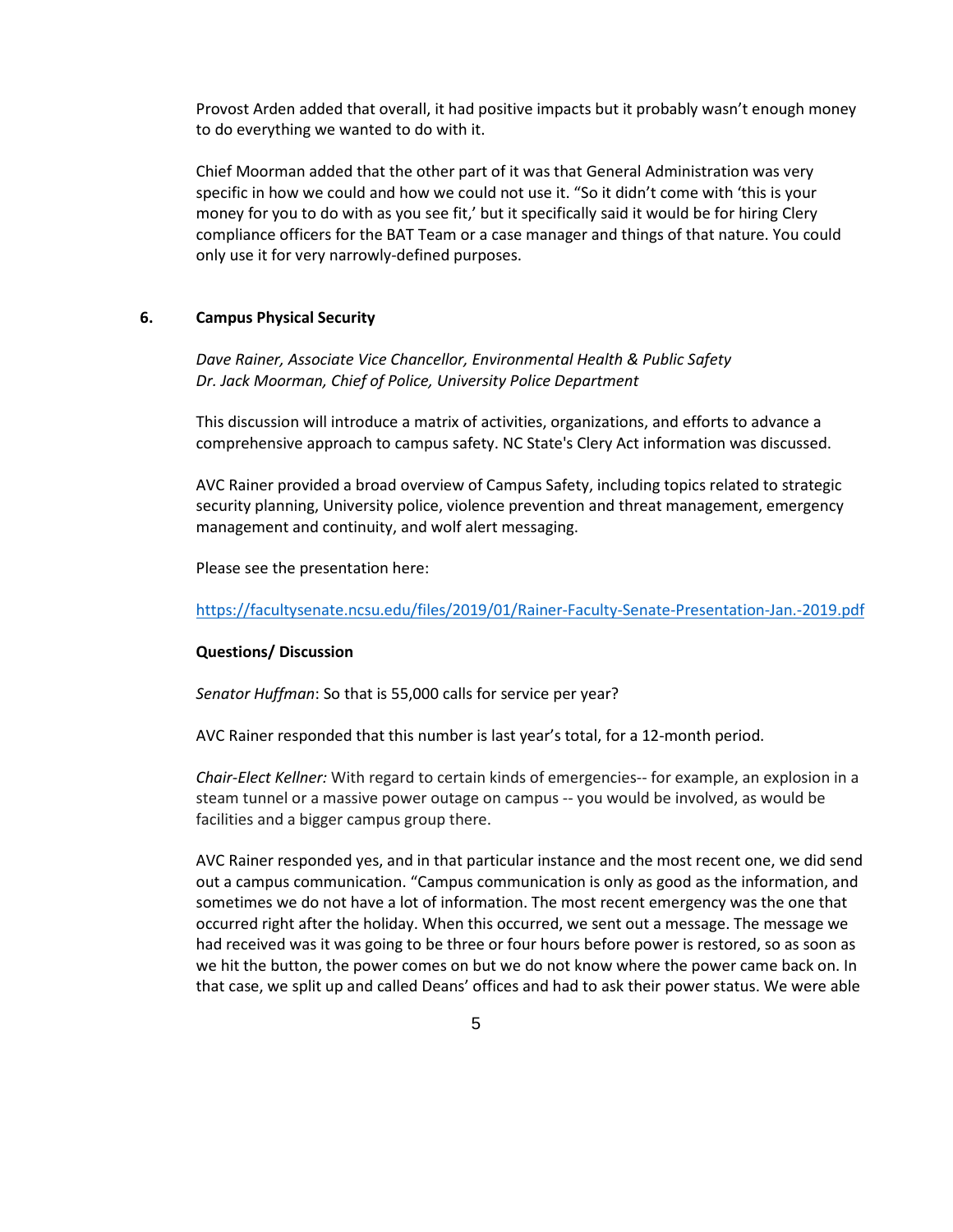to figure out pretty quickly where the power had come on and where it had not. So yes, there is a communication component for our emergency plan, but assimilating and getting good information at times is difficult."

*Chair-Elect Kellner*: What kind of a periphery plan do we have now?

AVC Rainer responded, "Identifying campus borders has helped quite a bit because people generally know that if you come on campus and commit a crime, there's a good chance we've got you on video or we may get a call. That has really helped. The campus access points have a lot of our blue light cameras." He added that we have security guards out at night who walk Hillsborough Street, Dan Allen Drive, Pullen, and are located out between the Hunt Library and the residential community. "We have good visibility at night. We've got a pretty good presence out there."

*Senator Hayes:* You said that some number of your staff are retirees.

AVC Rainer responded, "From other police departments."

*Senator Hayes:* So I have questions about if you're able to hire - or you're competing against a standard police department because you cannot pay as much, or something like that, so you're not getting a standard police force and if that might also be related to your qualification criteria. Some police departments require a college degree in order to serve; it didn't sound like that's what you are requiring, and you make it sound like you have a lower threshold to get people.

Chief Moorman responded, "Actually, we are one of the most difficult police departments to get hired by." He explained, "There are a lot of states like New York, which has 20-year retirement. There are a lot of individuals who have obtained their retirement from New York, but they still want to work. They come to us wanting to continue their career. They still have to go through our process, which in many ways is above and beyond what many municipalities do." Chief Moorman added that our pay is competitive and they start their officers at a higher rate of pay than does the City of Raleigh. "Being state employees, we often do not get the raises that they get. We have a career advancement plan also, where dependent on testing and taking certain training courses, the officers have an opportunity to move up to different ranks within the police officer spectrum." He added that each advancement is accompanied by a pay increase. He also added that every six months, a physical fitness test is administered to the officers and is required that this is passed each year; otherwise, officers will not work here.

*Senator Hayes:* When I look at the statistics that you placed online, which I think the latest is from 2015 – there are really only two categories of crimes that you listed; some form of stealing and rape. Those are the only types of crimes that are on the report. How much of this is student on student, versus other kinds of interactions are taking place. "I assume that most of the stealing taking place, when I look at the numbers, the biggest one is petty theft so you would never know if it's another student or another kind of person. But I wonder if there is further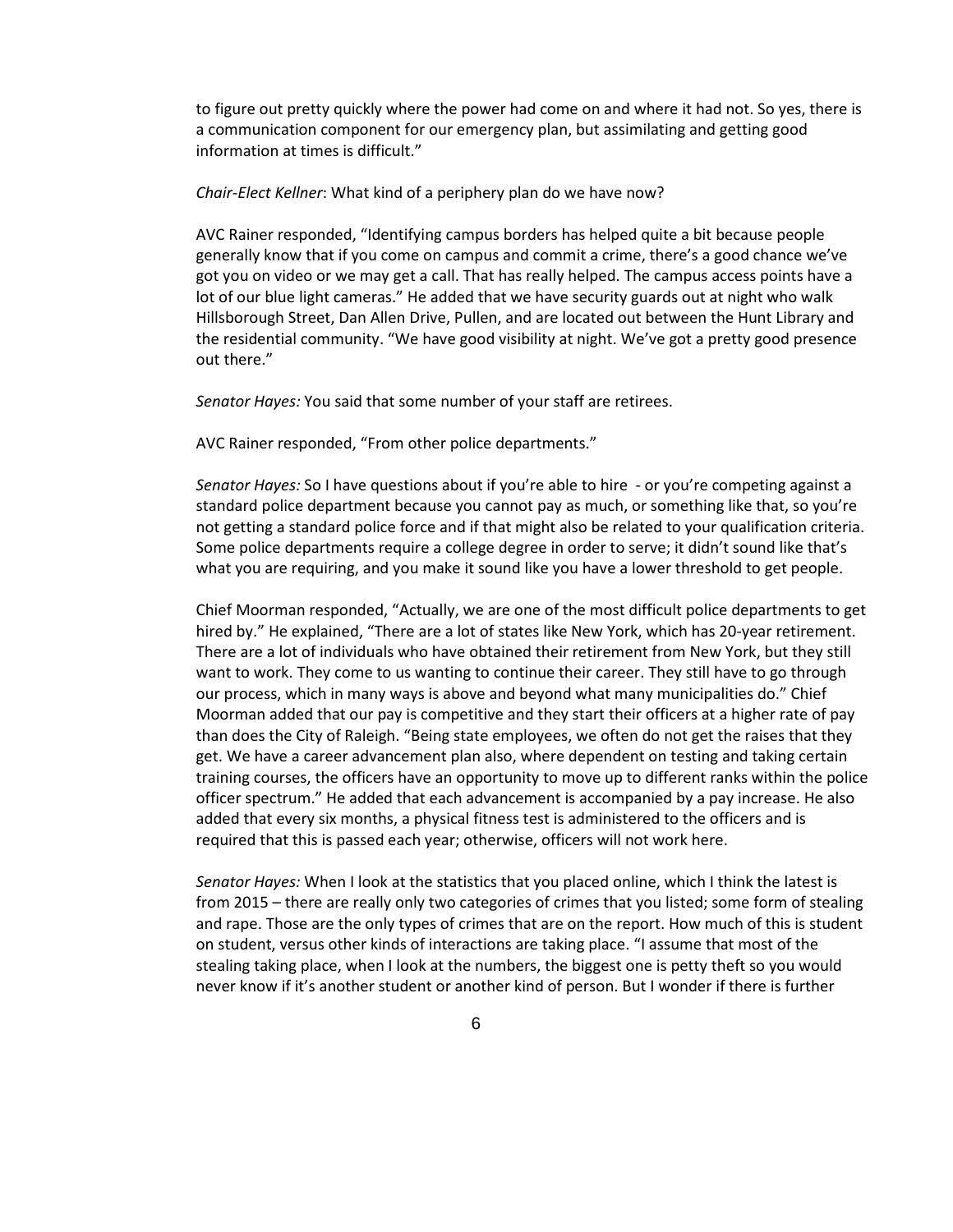statistics on this that might be considered when we look at our entry criteria that we have for students, to try and calibrate them on not participating in these kinds of things. That's the only thing we can control – is what we say to students when we accept them.

Chief Moorman responded that he brought a copy of the annual security report and passed it over to Senator Hayes for him to review. It is also distributed on an annual basis and is required by the Department of Education. He added that all the crimes are reported here and it was issued in October of 2018. "Every year, larceny is the number one crime. The sexual assaults that you will see, often they are not reported to us. As a Clery requirement, we coordinate with OIED and student conduct and other entities on campus. Sometimes it will be a sexual assault that is reported and it is handled through the Title IX office but that individual doesn't come forward to report it to us as a victim or a survivor. In that case, we do not have anything to investigate because that victim remains anonymous."

*Senator Hayes: "*These statistics are consistent with what I had assumed I would see if I was to look at these, and again they come into two groups; there is some form of sexual assault … and then various forms of larceny." To what extent would it be safe to say that the sexual assaults are overwhelmingly, if not exclusively, male on female?

Chief Moorman responded, "Predominantly, yes they are." He added that you will see statistics – and we know that they are drastically under-reported, regardless of what institution you're at.

*Senator Hayes:* And it is, again, males assaulting females.

Chief Moorman responded yes, the majority of them.

*Senator Pearce:* I am assuming that every campus police department has to file something like this. So how did we do? We are in an urban environment. What if we were in a small college town. Can you look to see how you're doing or how this program compares?

Chief Moorman responded yes, we do comparisons. "Every University is required to have that available. You can go to most Police Department websites or HR websites, because it is also required to be available not only to employees, but to prospective employees." He stated that we do fairly well compared to our peer institutions.

*Senator Pearce:* Do they also include expenditures? As an example, the University of Chicago claims that it has the second-largest private police force in the country. There is somebody in every intersection. They're not in a great part of Chicago, but it seems like you want to evaluate not only how you're doing but also how much resources you're given.

Chief Moorman responded, "Being a state institution, there is a formula where we get funding for police officers based on the percentage of square footage of state appropriated buildings. So what has happened here at NC State is because so much of our growth is not through state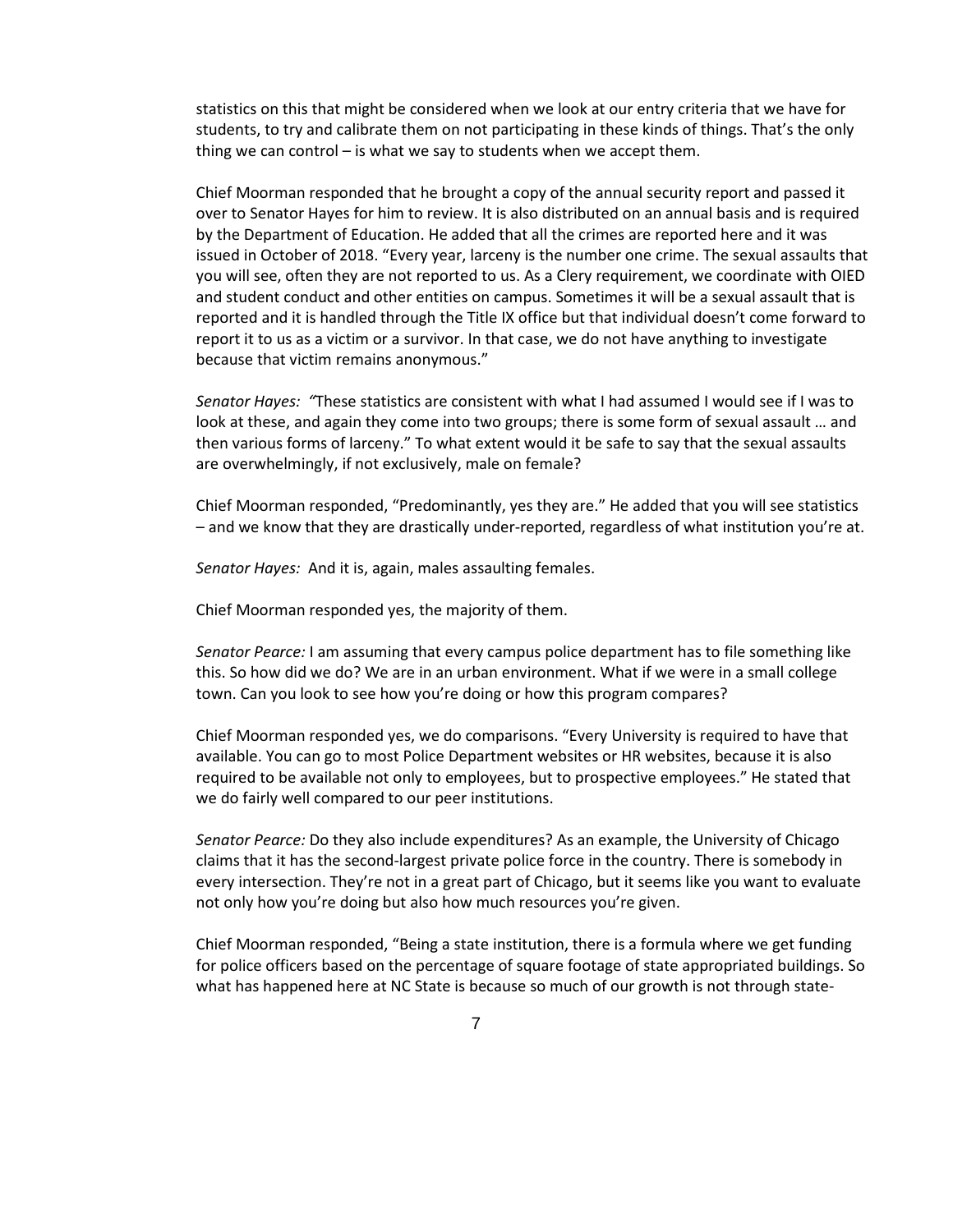appropriated funding, that there is additional construction, additional building, additional people on campus that the state doesn't give us funding for because if it's not funded by the state, we do not get funding for it." He added that they are constantly comparing themselves to peer institutions. "We are constantly evaluating and making sure that we have the proper amount of personnel."

*Senator Williams:* You talk about the minors and all the groups that come to campus like cheerleader camps and basketball camps. That ups your responsibility. Do we charge those individuals?

AVC Rainer responded, "Not always."

*Senator Williams:* Do we make sure the fee that we charge then covers the additional cost or are you subsidizing all of these additional things?

AVC Rainer responded that in effect, we are subsidizing them, but hopefully we will get around this. "We do not have a good handle on how many camps there are and where they're located. So part of our goal is to understand who's coming to campus and then staff it appropriately. "The other thing we are doing now is working with the Centennial Real Estate Development group with regard to tenants on campus. Even though we are the first responder to third party tenants, our police department is not getting resources to respond to those entities. We are working with them to generate additional resources.

*Senator Berry-James:* At what time of day are more crimes committed on campus?

Chief Moorman responded that they base their response not only on crimes but on accidents. We have graphed them over a timeline, and have found that the majority of our events, whether it's traffic accidents or larcenies, happen anywhere from mid-morning to midafternoon.

*Senator Berry-James:* What about crimes against persons?

Chief Moorman responded that typically, crimes against persons took place at night, from around 8:00 p.m. until approximately 1:00 a.m. "This is why we have the safety escort program that we advertise that runs throughout the night until 4:00 a.m."

AVC Rainer elaborated, "A lot of person on person events in the evening do involve drugs and alcohol. That is another problem that we have on a regular basis."

*Senator Berry-James:* I am a member of the faculty and I teach at night from 6:00 – 8:00 p.m. I have taught here for 8 or 9 years and in all of that time period, I have only seen a police officer three times in my building while teaching at night. At one point I called the safety escort service and they would not come inside the building to get me, so I called the police to say I'm in the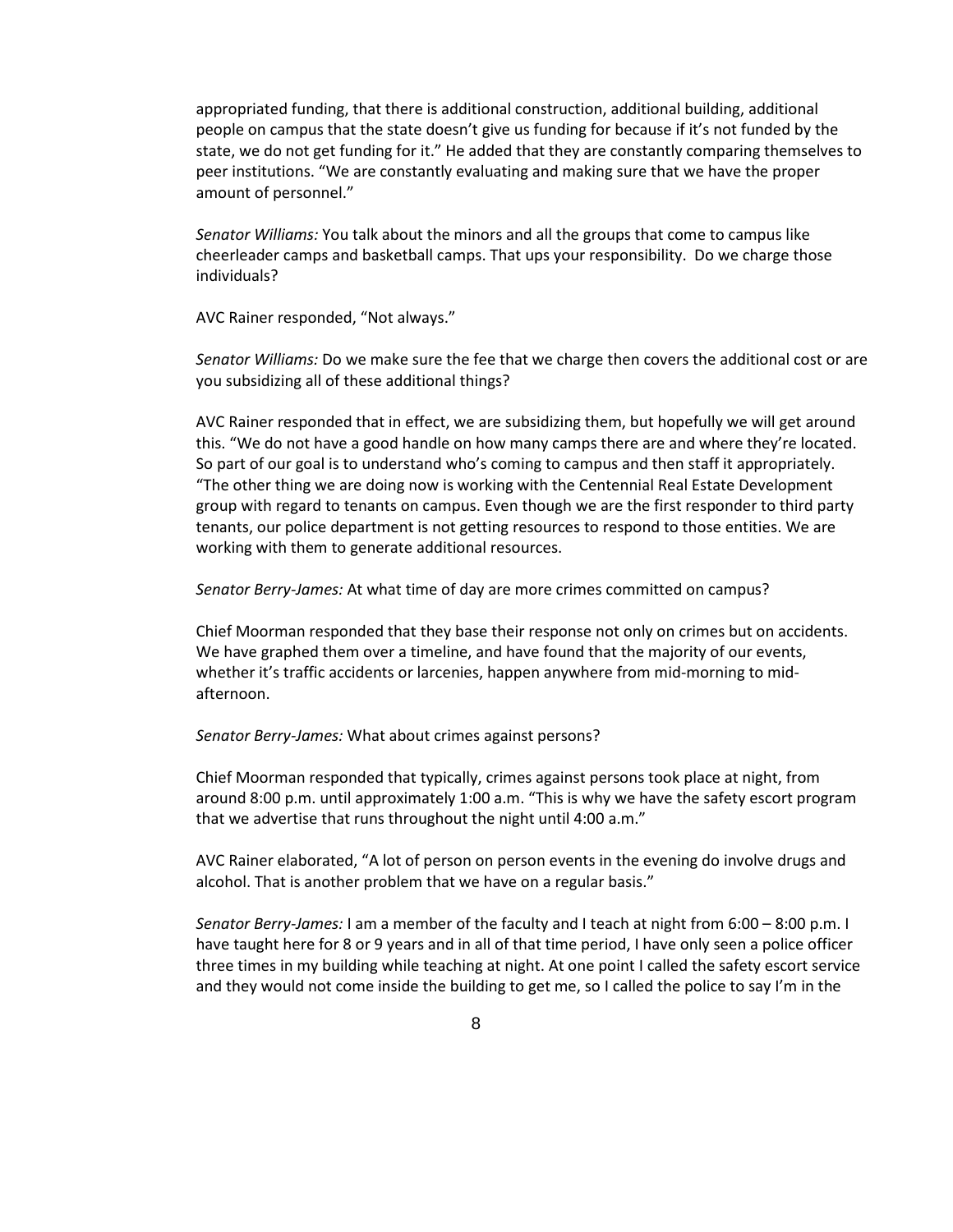building but they would not come in the building. I guess I am wondering that for those of us who only work at night, what other kinds of protection are available for faculty and graduate students who are on campus at night attending class or working?

Chief Moorman responded that we do periodically do walk-throughs in buildings but as far as being a deterrent and being able to respond, each time that officer is on foot walking through the building, the only people that would see that officer are those in the building. An officer walking through campus is more effective than an officer walking through the buildings. I certainly understand your concern, but we typically have six officers on duty at night and each officer has a zone. They will typically patrol in their zone to be able to respond.

AVC Rainer added that at night, they have security guards out and they are walking the Dan Allen corridor, the Hillsborough Street corridor, the Pullen corridor and between the Hunt Library and Wolfridge.

Chief Moorman stated that they also have building lock-up. "With the exception of the one security guard who is driving the safety escort vehicle, the other security guards are on foot."

*Senator Huffman:* So that's 14 people at any given time, pretty thin across campus.

AVC Rainer responded, "We are in a constant battle for resources." This is a topic of discussion on a regular basis.

*Chair-Elect Kellner:* We are still accredited, correct?

AVC Rainer responded yes.

Chief Moorman responded that yes, to his knowledge, they are the only department that is accredited by both CALEA and IACLEA. "I am on the IACLEA Board of Directors, in my second term."

#### **7. Old and New Business**

- **a.** Faculty Senate Elections (Hans Kellner, Chair-Elect of the Faculty)
- **b.** Review of current representation by College for Hearing (603) and Grievance (607) and Non-Reappointment Committees (604) (Carolyn Bird, Chair of the Faculty)
- **c.** Topic suggestions for the General Faculty Meeting (March 5<sup>th</sup>) are still being accepted.